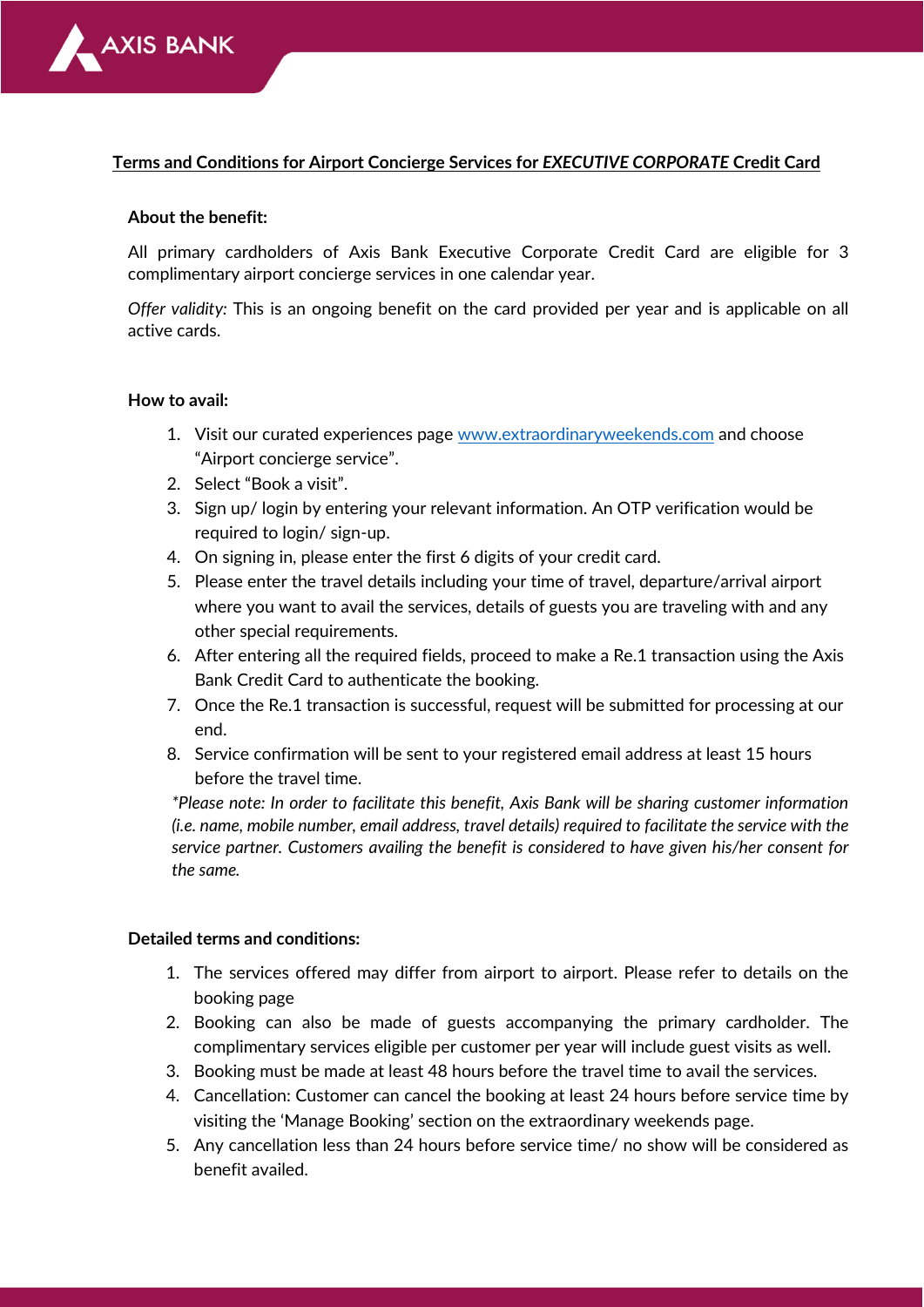

- 6. All applicable government and airport taxes will be included in the service. All additional charges such as service upgrade/ additional luggage, etc. will have to be borne by the customer.
- 7. No change in name of the passenger(s) or guest(s) from that provided at the time of booking shall be permitted
- 8. This benefit cannot be clubbed with any other ongoing offer discount/cash back/promotion.
- 9. No change or cash can be taken in exchange of the offer.
- 10. This is for personal use only, travel agents found using the services would lead to cancellation of booking and no refund would be made.
- 11. The bookings and services will be facilitated by the service partners. Offer provided by Axis Bank is solely for promoting usage of Axis Bank Executive Corporate Credit card and Axis Bank holds out no warranty or makes no representation about the quality, delivery or otherwise of the goods and services offered/sold by the service partners. Any dispute or claim regarding the goods and/or services must be resolved by the Cardholder with the service partners directly.
	- 12. Customers availing this benefit is understood to have allowed Axis Bank the right to share customer information required to facilitate the booking with the service partner (i.e. name, mobile number, email address, accompanying guests). All information shared will be covered under the privacy policy of our partners.
	- 13. Axis Bank reserves the right to disqualify any participant/s from the benefits of the Offer under reasonable grounds. In case of any fraudulent activity, prosecution will be carried according to the purpose of availing the benefits under the Offer.
	- 14. Axis Bank reserves the right at any time, without notice, to add/alter/change/ or vary any or all of these terms and conditions or to replace, entire or in part, this offer by another offer, whether similar to this offer or not, or to withdraw it altogether.
	- 15. Axis Bank also reserves the right to discontinue the Offer without assigning any reason or without any prior intimation, whatsoever.
	- 16. Cardholders whose accounts are not active and/or are closed or have a credit freeze will not be eligible for the benefits of the offer.
	- 17. Axis Bank will not be responsible or liable in case the offer is not configured or could not be availed due to malfunction, delay, traffic congestion on any telephone network or line, computer on-line system, servers or providers, computer equipment, software, or website.
	- 18. The participation in the offer is entirely voluntary and it is understood, that the participation by the Cardholders shall be deemed to have been made on a voluntary basis.
	- 19. In case of all matters relating to the offer including any dispute or discrepancy relating to the offer or eligibility of any Cardholder, Axis Bank's decision shall be final and binding on Cardholders in all respects.
	- 20. The terms and conditions governing the offer shall be in addition to and not in substitution / derogation to the Primary Terms and Conditions governing the Credit Card issued by Axis Bank.